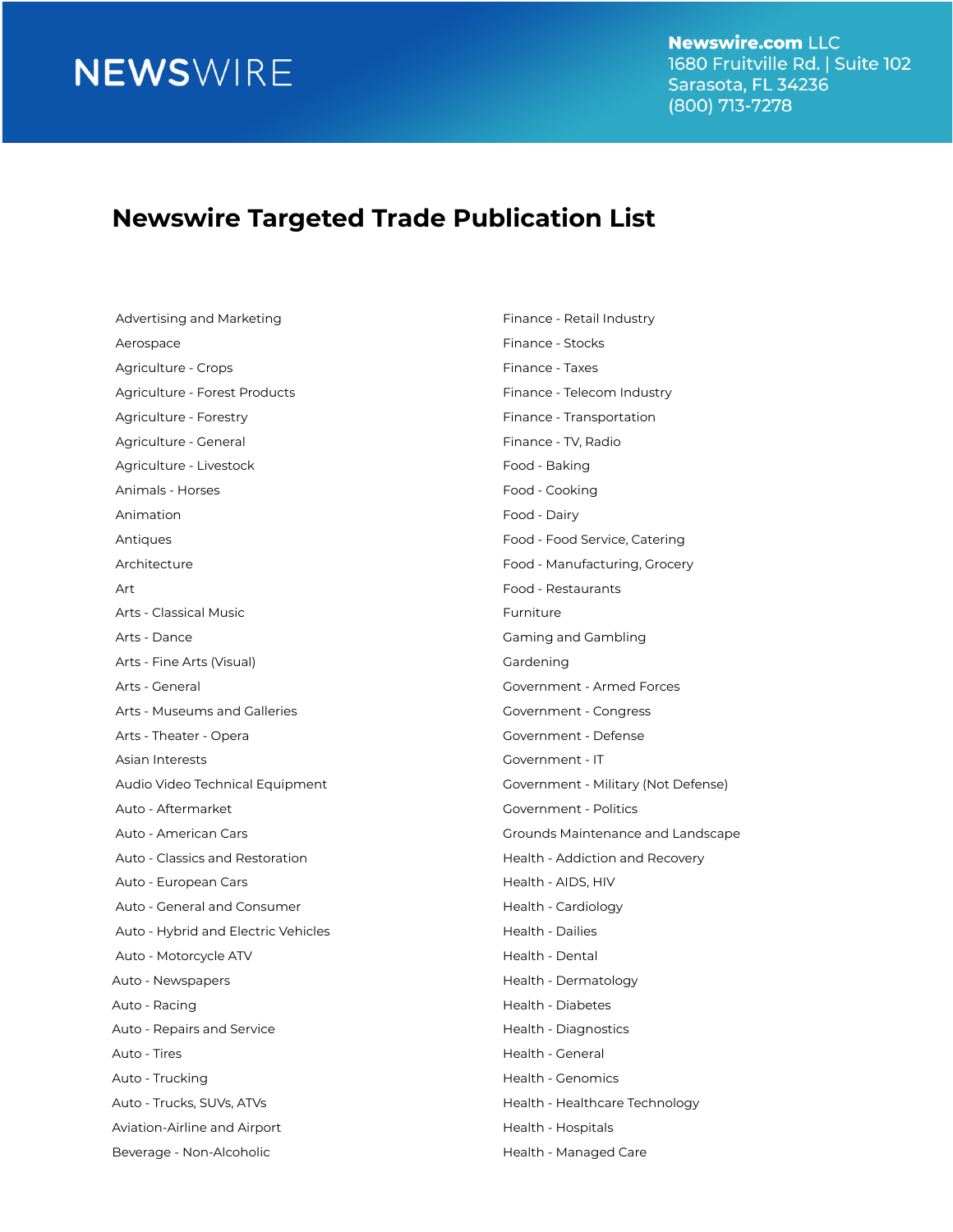**Newswire.com LLC** 1680 Fruitville Rd. | Suite 102 Sarasota, FL 34236 (800) 713-7278

| Beverage - Alcoholic                         | Health - Medical Clinical Trials              |
|----------------------------------------------|-----------------------------------------------|
| Beverage                                     | <b>Health - Medical Devices</b>               |
| Biotechnology                                | Health - Medical Research                     |
| Boating Yachting                             | Health - Neurology                            |
| Books and Literature                         | Health - Nursing                              |
| <b>Bridal Weddings</b>                       | Health - Nutrition                            |
| <b>Broadcasting Industry</b>                 | Health - Oncology                             |
| <b>Building and Construction</b>             | Health - Opthalmology and Opticians           |
| <b>Business - Corporate Meeting Planning</b> | Health - Organ Transplant                     |
| Business - Entrepreneurism                   | Health - Orthopedics                          |
| <b>Business - Franchises</b>                 | <b>Health - Pediatrics</b>                    |
| <b>Business - Hospitality</b>                | Health - Pharmaceuticals                      |
| <b>Business - International Business</b>     | Health - Podiatry                             |
| <b>Business - Mergers and Acquisitions</b>   | Health - Psychology                           |
| Business - Minority Women Based              | Health - Radiology and X-Ray                  |
| Business - Selling and Sales Management      | Health - Surgical                             |
| <b>Business - Small Business</b>             | Health - Urology                              |
| Business - Venture Capital                   | <b>Health and Safety</b>                      |
| <b>Business Intelligence</b>                 | Home Decorating and Design                    |
| Cannabis                                     | Home Improvement                              |
| Ceramics Glassware                           | Home Security and Access Control              |
| Chemicals                                    | <b>Homeland Security</b>                      |
| Childcare and Development                    | Human Resources                               |
| Children's Interest                          | HVAC - Heating, Ventilating, Air-Conditioning |
| Collectibles - Coins                         | <b>Identity Theft</b>                         |
| Collectibles                                 | Import-Export Trades                          |
| Computer and Video Games                     | Industrial                                    |
| Computers - Hardware                         | Insurance                                     |
| Computers - Infrasctructure                  | Internet Only Trades                          |
| Computers - Mainframes                       | Law - Corrections                             |
| Computers - Programming                      | Law Enforcement and Emergency Services        |
| Computers - Software                         | Law Enforcement                               |
| Computers - Storage                          | <b>Legal Trades</b>                           |
| Computers and Video Games                    | Lifestyle - Affluent                          |
| <b>Consumer Electronics</b>                  | Lifestyle - Gay and Lesbian                   |
| Cryptocurrency                               | Lifestyle - Men's Magazines                   |
| Digital Media                                | Lifestyle - Parenting                         |
| <b>Education - Business Schools</b>          | Lifestyle - Teen                              |
| Education - College and University           | Lifestyle - Women's Magazines                 |
| <b>Education - General</b>                   | Lifestyle - Yoga                              |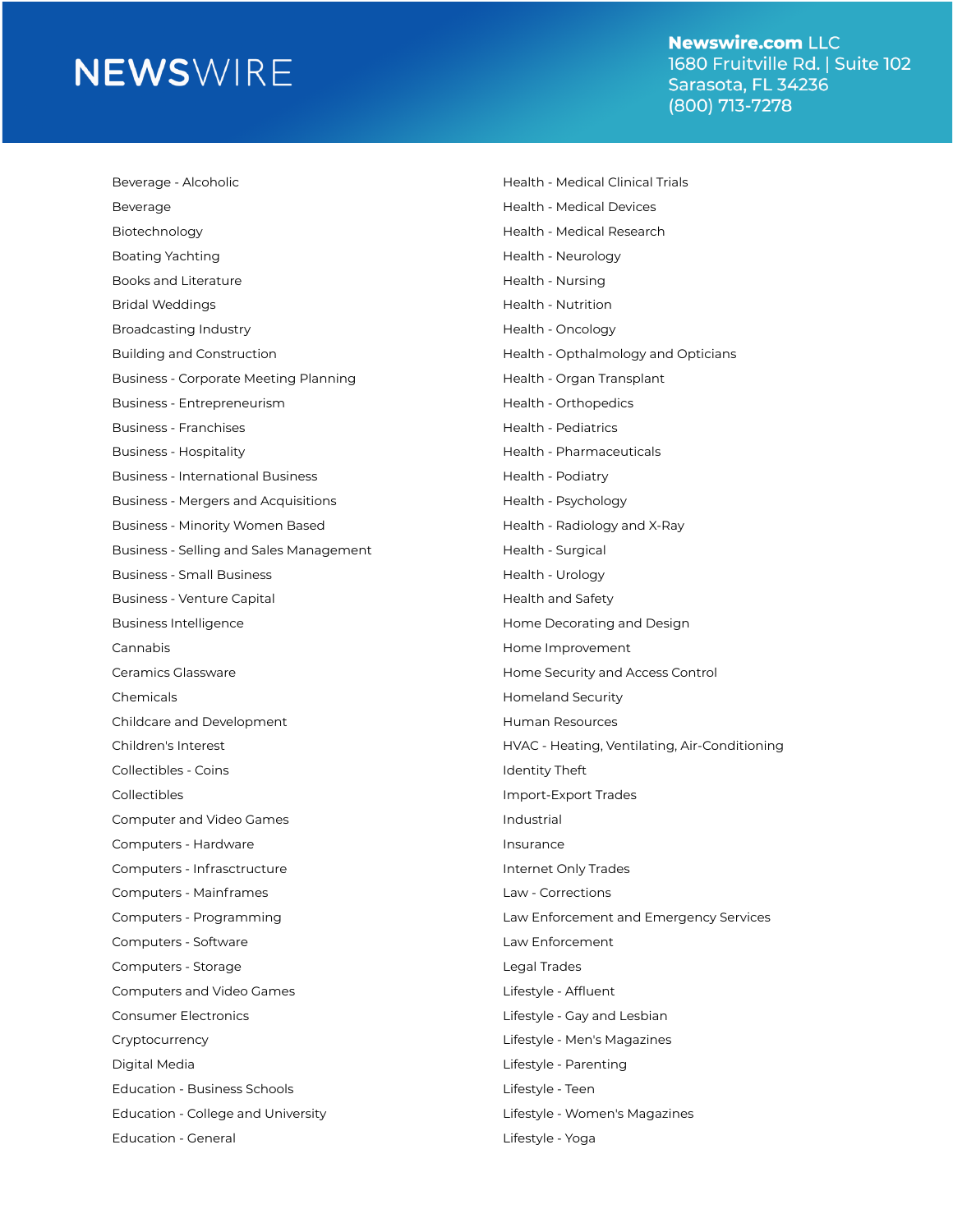**Newswire.com LLC** 1680 Fruitville Rd. | Suite 102 Sarasota, FL 34236 (800) 713-7278

Education - Science Lifestyle Education - Teachers **Manufacturing** Education - Technology **Maritime and Marine** Maritime and Marine Electronics - Not Computers Media Energy - Clean, Renewable Mining and Metals Energy - Conservation **Nonprofit and Philanthropy** Energy - Dailies, Bureaus Nuclear Energy Energy - Ethanol, Biodiesel Channel Controller Controller Controller Controller Controller Controller Controller Energy - Natural Gas Packaging Trades Energy - Oil and Gas Paper - Pulp Industry Energy - Power Generation **Pets** Energy - Solar Photography Engineering **Photonics - Optics** Entertainment - Atlanta Plastics and Rubber Entertainment - Baltimore entertainment - Baltimore Entertainment - Boston Political Television Entertainment - Charlotte **Pop Culture** Pop Culture Entertainment - Chicago Printing - Graphics Design Entertainment - Cleveland **Printing - Graphics Arts** Entertainment - Dallas Public Affairs Entertainment - DC entertainment - DC Entertainment - Family **Publishing** Entertainment - General - Daily Purchasing Entertainment - Hollywood Real Estate - Commercial Entertainment - Houston Real Estate - Residential Entertainment - Los Angeles Religion - Christianity Entertainment - Miami Religion - Judaism Entertainment - Movies and Video **Religion Trades** Entertainment - Music - Country **Retainment Stores** Retail and Department Stores Entertainment - Music Shipping and Freighting Entertainment - NYC Sports - Baseball Entertainment - Orlando Sports - Basketball Entertainment - Philadelphia Sports - Boxing Entertainment - Phoenix Sports - Cycling Entertainment - Pittsburgh Sports - Equestrian Entertainment - Portland Sports - Fishing and Outdoors Entertainment - Radio Sports - Football

Energy - Coal Municipal Government, Law, Fire and PD Energy - Electricity Office - Equipment and Supplies Entertainment - Music - Modern Scientific Computing and Lab Instruments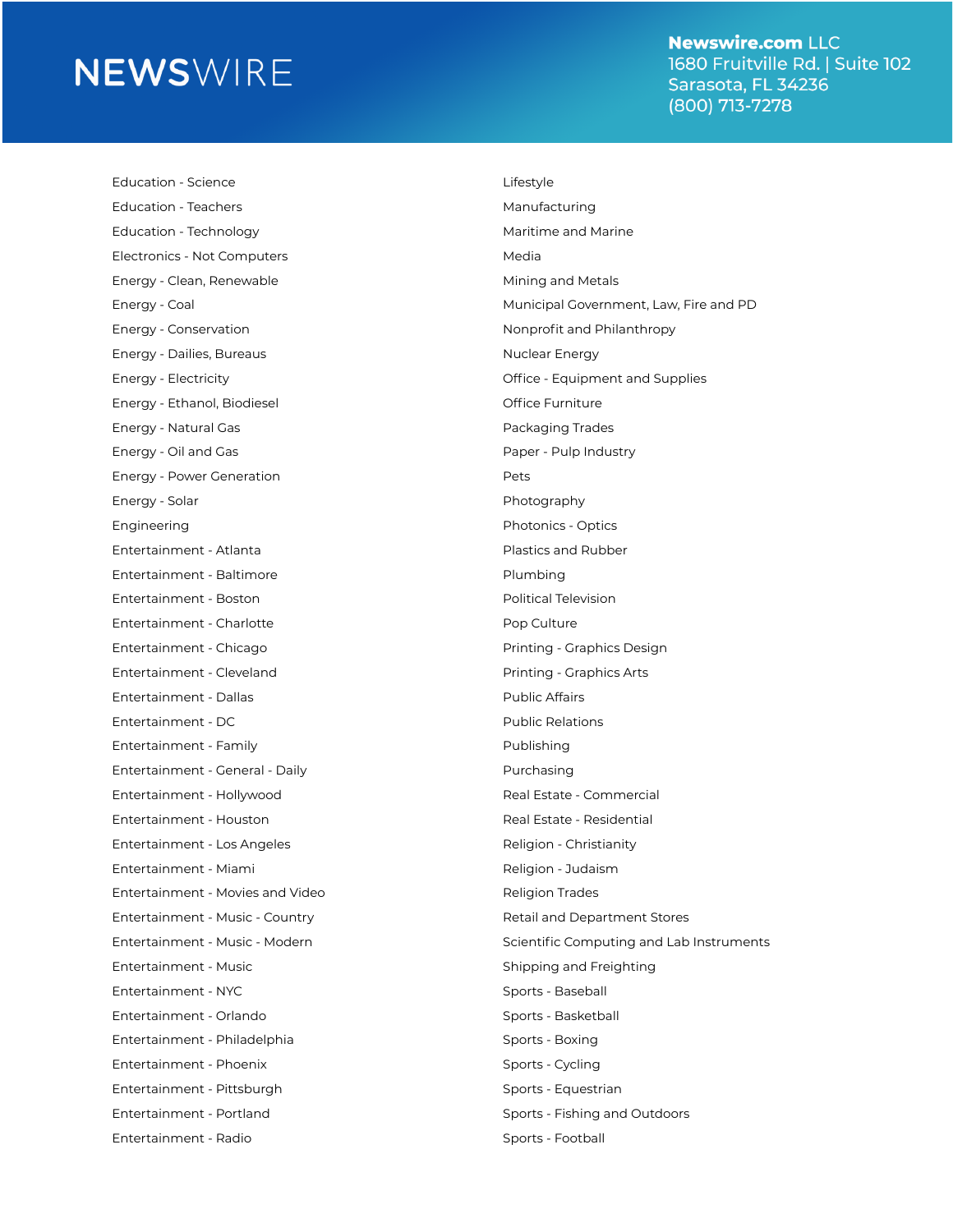**Newswire.com LLC** 1680 Fruitville Rd. | Suite 102 Sarasota, FL 34236 (800) 713-7278

Entertainment - Raleigh Sports - General (Print, Web and Broadcasting) Entertainment - San Diego Sports - Golf Entertainment - San Francisco **Sports - Horse Racing** Entertainment - St. Louis Sports - Hunting Entertainment - Tampa Sports - Ice Hockey Entertainment - Theatre Sports - PowerSports - PowerSports - PowerSports - PowerSports - PowerSports - PowerSports - PowerSports - PowerSports - PowerSports - PowerSports - PowerSports - PowerSports - PowerSports - PowerSp Entertainment - TV Sports - Running Entertainment Sports - Skiing and Snowboarding Environment - Conservation Sports - Soccer Environment - Green Building Sports - Surfing Environment - Organic Foods Sports - Tennis Environment - Organic Products Sports - Wrestling Environment - Recycling Steel Environment - Top Dailies Supply Chain and Logistics Environment - Wildlife Conservation Technology - Artificial Intelligence Environment Technology - Cloud Computing ESG - Environmental, Social and Governmental Criteria Technology - General Ethnic Trades - African American **Technology - IT Security** Ethnic Trades - Arab American Technology - Mobile Apps Ethnic Trades - Hispanic Top 10 Technology - Mobile Ethnic Trades - Jewish Technology - Robotics Fashion - Apparel Technology - Satellite Technology Fashion - Beauty, Barber, Cosmetics Technology - Semiconductor Fashion (Not Beauty Care) Telecom, Networking and Wireless Finance - Accounting Textiles and Fibers Finance - Analysis Toys Finance - Banking Transportation - Air Cargo and Freight Finance - Bankruptcy Transportation - General Finance - Biotech Industry Transportation - Trains Finance - Bonds Travel - AAA Finance - Commodities Travel - Business Finance - Corporate Finance Travel - Car and Motorcycle Tours Finance - Credit Unions Travel - Ecotourism Finance - Economic Development Travel - Hotel and Motel Finance - Emerging Markets Travel - Inflight Magazines Finance - Energy Industry Travel - Luxury Travel - Luxury Finance - Entertainment Industry Travel - RV and Motoring Finance - Environmental Industry Travel Finance - Equities TV Talk Shows Finance - Financial Magazines **Network: A Contract Contract Contract Urban Planning and Development**